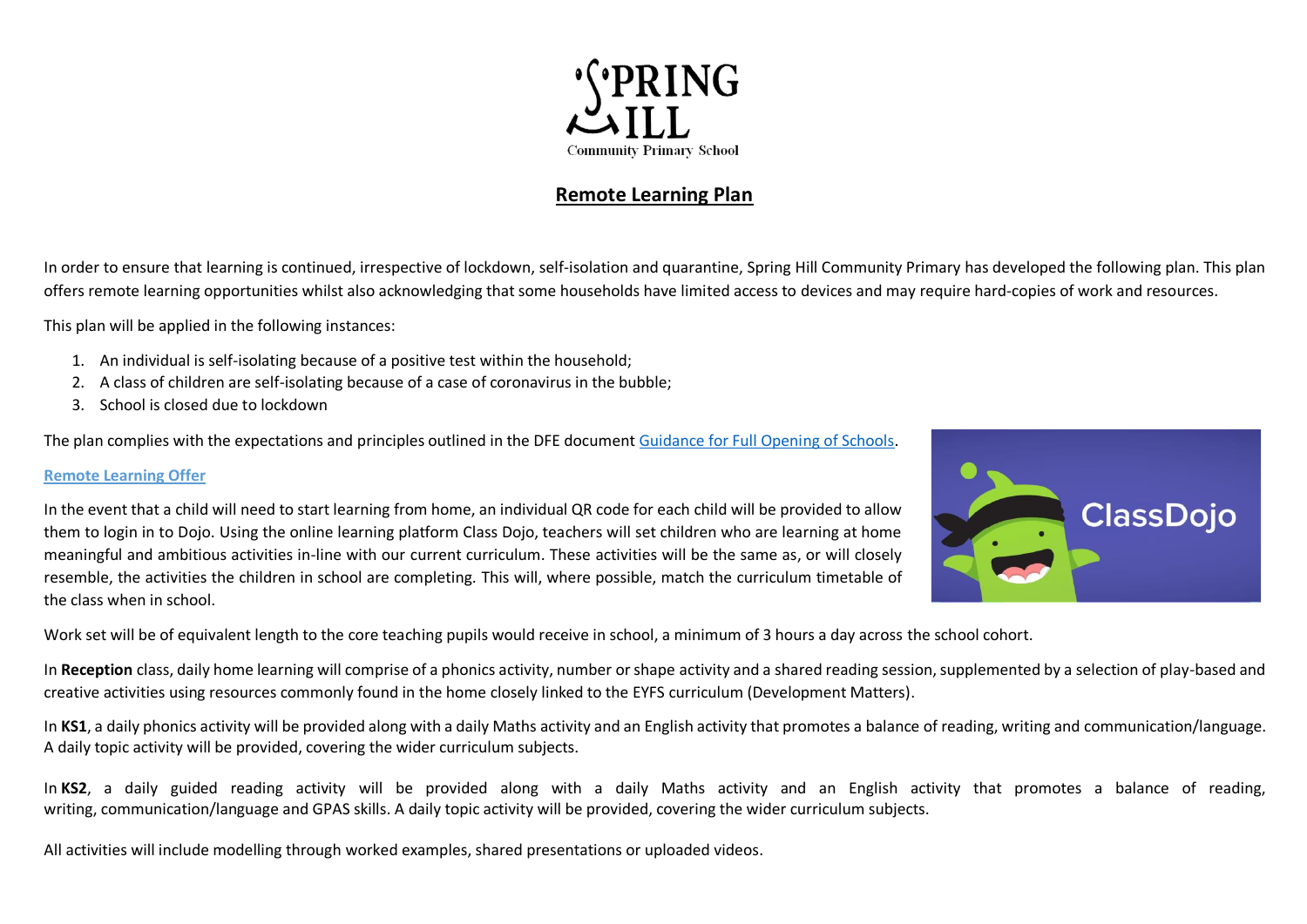Collaborative learning, community engagement and emotional health and wellbeing will be promoted through daily family learning projects/activities. Pre-recorded assemblies and resources may also be sent for the children to watch.

**In the event of any form of isolation and loss of learning caused by Coronavirus, parents must understand that engagement in home learning is compulsory, as is the expectation that Spring Hill Community Primary makes that provision available and accessible to all. However, if children themselves are too ill to attend then they should not be expected to engage in home learning.**

### **Marking and Feedback**

Teachers and TAs will provide remote support, marking and feedback on a daily basis. Completed work will be shared through a child's Class Dojo portfolio. Teachers can then review the work completed, gauge how well the children are progressing through the curriculum and ensure that the following day's lesson addresses misconceptions etc. Teachers will adjust the pace or difficulty of what is being taught in response to questions or assessments, including, where necessary, revising material or simplifying explanations to ensure pupils' understanding. Feedback and queries can take place throughout the school day. Those children that need additional support following feedback may be given supplementary tasks.

The Class Dojo point system will be used to reward children for their home learning and for skills linked to our shared school values: Respectable, Responsible, Resilient, Resourceful, Reliable, Remarkable.

PPA will still be taken by teachers working from home. This means they may be less responsive one afternoon per week whilst they set work and prepare work for the following week. Work will still be set for this time.

Teachers will respond through Class Dojo during their usual working hours. Staff are aware that they can use the Class Dojo 'Quiet Hours' facility to prevent them receiving alerts outside their usual working hours.

#### **Software and Online Platforms**

Class Dojo will be the central online platform via which all learning will be shared. Various online resources will be utilised and directed to from Class Dojo to support home learning, including: TT Rockstars, Numbots, Purple Mash, Phonics Play, Espresso, Spelling Shed and Oxford Owl. In preparation for home-learning, parents and children need to receive logins and passwords for the above platforms.

#### **Worksheets and Practical Resources**

We are aware that some households have limited access to broadband/devices and are working with the DfE to overcome barriers of digital access, providing a device/internet access wherever possible. In the event that a child is unable to access online remote learning at home and a device/connection is not available, the child will be provided with a home learning pack containing workbooks and paper copies of work and resources. The work set will be in-line with the children's current curriculum. Work may be set a week or two weeks at a time. Work may be sent home with the children, delivered by school, or families can collect this from school.

#### **SEND**

Children with SEND will be provided with appropriately differentiated activities to complete either via Dojo, or if they are unable to access online work, with workbooks or a paper-based learning pack. These activities will be aligned to the children's EHCPs (where appropriate) or individual learning targets. Where children would normally receive